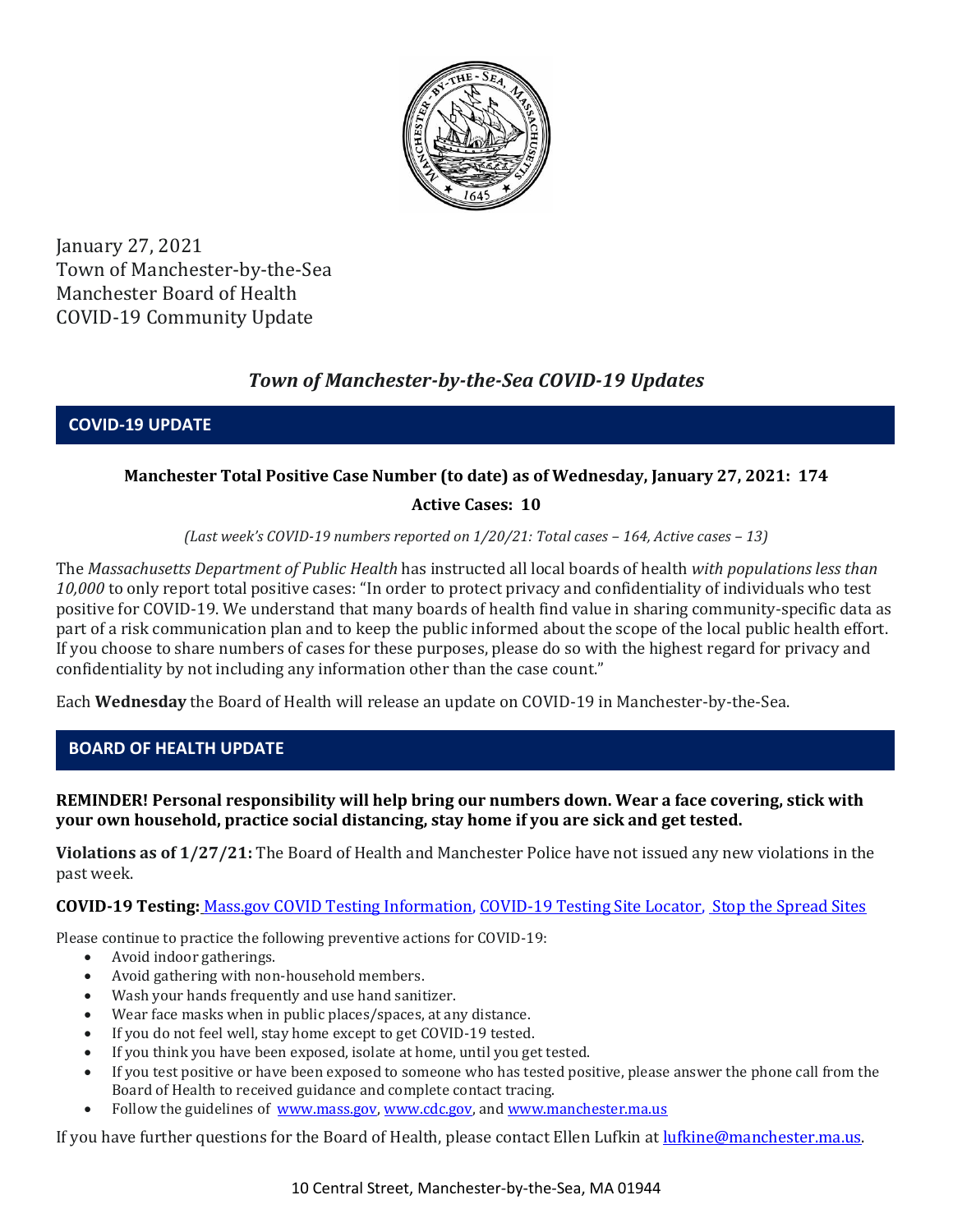

#### **NEW MANCHESTER-BY-THE-SEA COMMUNITY UPDATES**

- *NEW!* **COVID-19 Vaccine Update**: On Monday, February 1 residents 75 and older will be eligible to receive the COVID-19 vaccine. Appointments are required and can be made now. Click on the following link, select a testing site on the interactive map and follow the corresponding appointment link. [MA Vaccination Sites](https://www.mass.gov/info-details/covid-19-vaccination-locations-for-individuals-in-eligible-groups-and-phases#find-a-location-to-get-vaccinated-if-eligible-) (As MA receives vaccine supply more appointments will be added.)
- *NEW!* **Vaccine Timeline**: When will I be eligible to receive the vaccine? MA has updated the COVID-19 Vaccine Timeline (See graphic below) [Vaccine Timeline](http://ma-manchesterbythesea.civicplus.com/DocumentCenter/View/3630/StopCOVID19_Timeline-for-Distribution_Final_English-1) .
- *NEW!* **40B Workshop:** The next 40B Meeting will be held on Wednesday, January 27 at 6:30 p.m. to discuss the proposed 40B project. Meeting details, agenda, FAQ, project application and past recordings can be found [here.](http://manchester.ma.us/729/40B)
- *NEW!* **Beach Stickers:** 2021 Beach Stickers go on sale Monday, February 1 online or via mail. Please click [here](http://manchester.ma.us/252/Beach-Resident-Parking-Stickers) for complete details and instructions. 2020 Parking Stickers are valid through May 31, 2021. *New rule for 2021! Stickers must be placed inside the front, driver side windshield in the upper left-hand corner.*
- *NEW!* **Third Quarter Personal Property Tax:** Due Monday, February 1. Please call the Tax Collectors office at 978-526-2030 with any questions.
- *NEW!* **Planning Board Public Forum on Zoning Recodification:** The Planning Board will host a Public Workshop on Tuesday, February 2 at 6:30 p.m. to present and discuss the proposed changes to the Town's Zoning Bylaw. Meeting Details can be found here[: Zoning Recodification](http://www.manchester.ma.us/703/Zoning-Recodification)
- *NEW!* **Survey Measuring COVID-19 Economic Impacts:** The Department of Economics and the School of Public Policy of the University of Massachusetts (Amherst) and Indiana University are conducting a national study that examines the profound direct and indirect impacts of COVID-19 on households. [COVID-](http://mma.informz.net/z/cjUucD9taT04MjQwNTE4JnA9MSZ1PTgyMjgxNjc1MyZsaT02OTY0MjY5Ng/index.html)[19 Survey](http://mma.informz.net/z/cjUucD9taT04MjQwNTE4JnA9MSZ1PTgyMjgxNjc1MyZsaT02OTY0MjY5Ng/index.html)

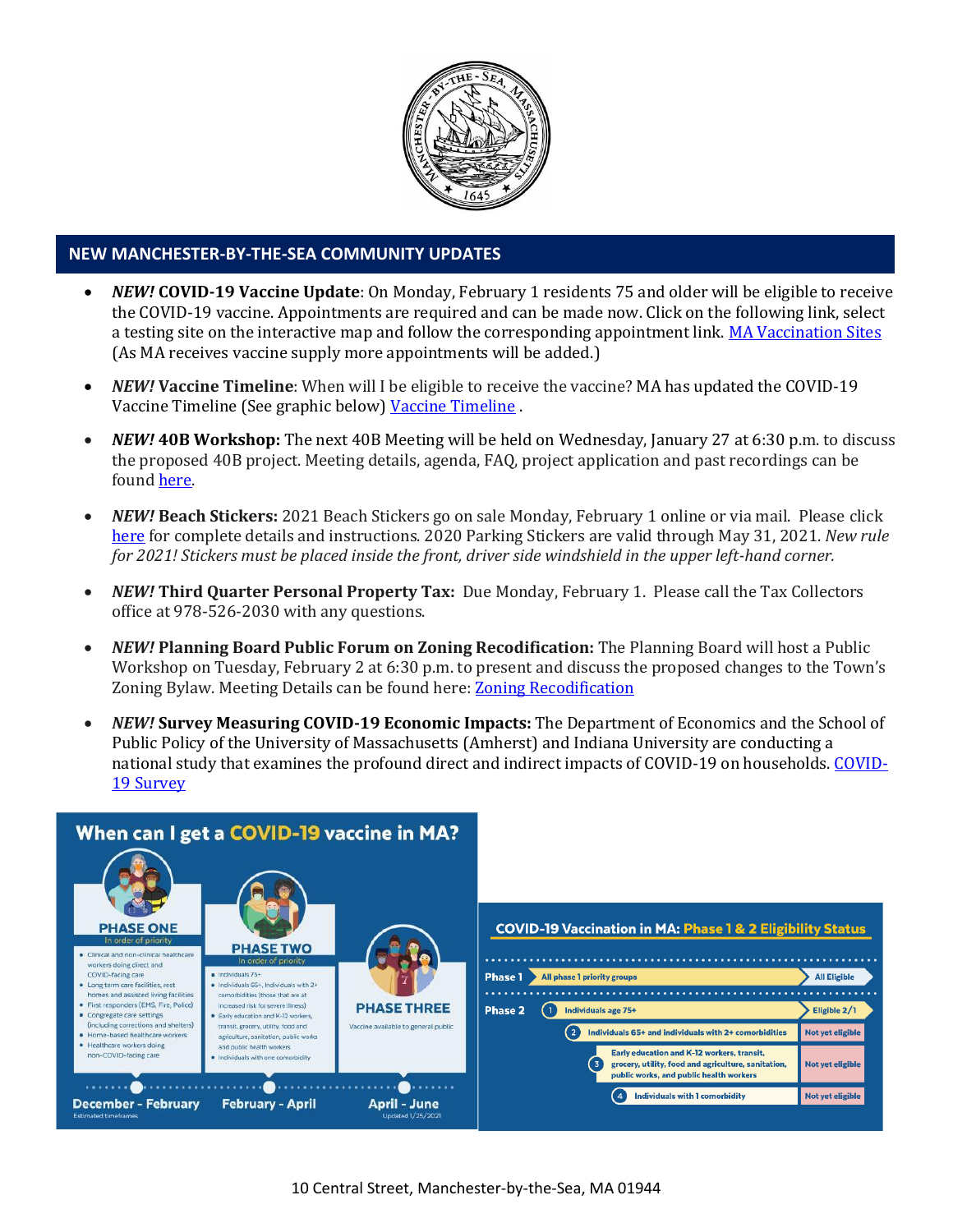

# **MANCHESTER-BY-THE-SEA COMMUNITY UPDATES (Continued)**

- Facts about the COVID-19 Vaccine: [Vaccine Distribution Details](http://ma-manchesterbythesea.civicplus.com/DocumentCenter/View/3629/StopCOVID19_Need-to-Know_Final_English) [Vaccine FAQ](https://www.mass.gov/info-details/covid-19-vaccine-frequently-asked-questions)
- Vaccine Guidance: Find the most current vaccine information and learn when you will be eligible, click [here.](https://www.mass.gov/info-details/when-can-i-get-the-covid-19-vaccine)
- COVID-19 Vaccination Questions: You can e-mail questions to: [COVID-19-Vaccine-Plan-MA@mass.gov](file:///C:/Users/marlettat/Desktop/Public%20Relations/2021/COVID-19-Vaccine-Plan-MA@mass.gov)
- Travel Guidance for Arriving in MA**:** [MA Arrival Travel Order](https://www.mass.gov/guidance/guidance-for-travelers-arriving-in-the-commonwealth-of-massachusetts)
- MA COVID-19 Dashboard: [COVID-19 Dashboard](https://www.mass.gov/info-details/covid-19-response-reporting#covid-19-interactive-data-dashboard-)
- Annual Town Nominations: Interested in running for local office? Nomination papers for Manchester-bythe-Sea's Annual Town Election will be available to mail out to candidates—by request—on Thursday, January 21, 2021. Complete details can be foun[d here.](http://ma-manchesterbythesea.civicplus.com/DocumentCenter/View/3628/PRESS-RELEASE-FOR-NOMINATION-PAPERS-2021)
- Gathering Size Reminder: The current gathering order allows up to 10 indoors and 25 outdoors. MA [Gathering Order](http://manchester.ma.us/DocumentCenter/View/3611/StopCOVID19-LargeGathering-Updated-2020-12-26_English)
- Singing Beach Reminder: A mask is required, *at ALL times*, when visiting Singing Beach in accordance with the MA Face Covering Order. Please do not gather in large groups. Each person is limited to a maximum of two dogs.
- MA Quarantine Instructions: The state has updated the quarantine guidelines. If you have been instructed to quarantine, please adhere to the following rules: [Quarantine Instructions](http://manchester.ma.us/DocumentCenter/View/3558/14-10-7-day-COVID19_Quarantine-information-1272020)
- MA Rolls Back to Phase 3 Step 1: The new restrictions took effect on December 13. Please read the following guidance: [MA Phase 3 Step 1](https://www.mass.gov/news/baker-polito-administration-announces-statewide-rollback-to-phase-three-step-one-additional)
- Town Hall is Closed to the Public: Town Hall will be closed to the public until further notice. Staff will be available during normal business hours via appointment, phone or email. [Staff Directory](http://manchester.ma.us/directory.aspx)
- Allen's Pharmacy Announced COVID-19 Testing Site: Allen's Pharmacy has notified the Town that they are opening a COVID-19 PCR testing site operated by Veritas. Appointments are required and can be scheduled [here.](https://schedule.veritasgenetics.com/) Information on Veritas PCR Testing can be found [here.](https://www.veritasgenetics.com/covid-molecular/)
- Face Covering Order for MA: All persons over the age of 5 are required to wear a face covering in all public spaces, indoor and outdoor, regardless of distance. (effective 11/6/20) [Face Covering Order](http://manchester.ma.us/DocumentCenter/View/3499/Revised-Face-Coverings-Order-No-55-1?fbclid=IwAR1a7l39TKetEAZ_mA8K6saG2GZ1dRBKA9-xuJJ3tDlAVUGCp7YatZmCKEo)
- MA Carpooling Guidance: To ensure passenger safety from COVID-19 please take the following precautions when traveling by car: Limit the number of occupants, all occupants should wear a face covering, open vehicle windows, clean touch points frequently.
- A Travel Order is in effect per order of the Governor. Please read requirements on traveling to and from Massachusetts. [MA Travel Order.](https://www.mass.gov/info-details/covid-19-travel-order) Complaints should be directed to [DPH.COVID.Complaints@mass.gov](mailto:DPH.COVID.Complaints@mass.gov)